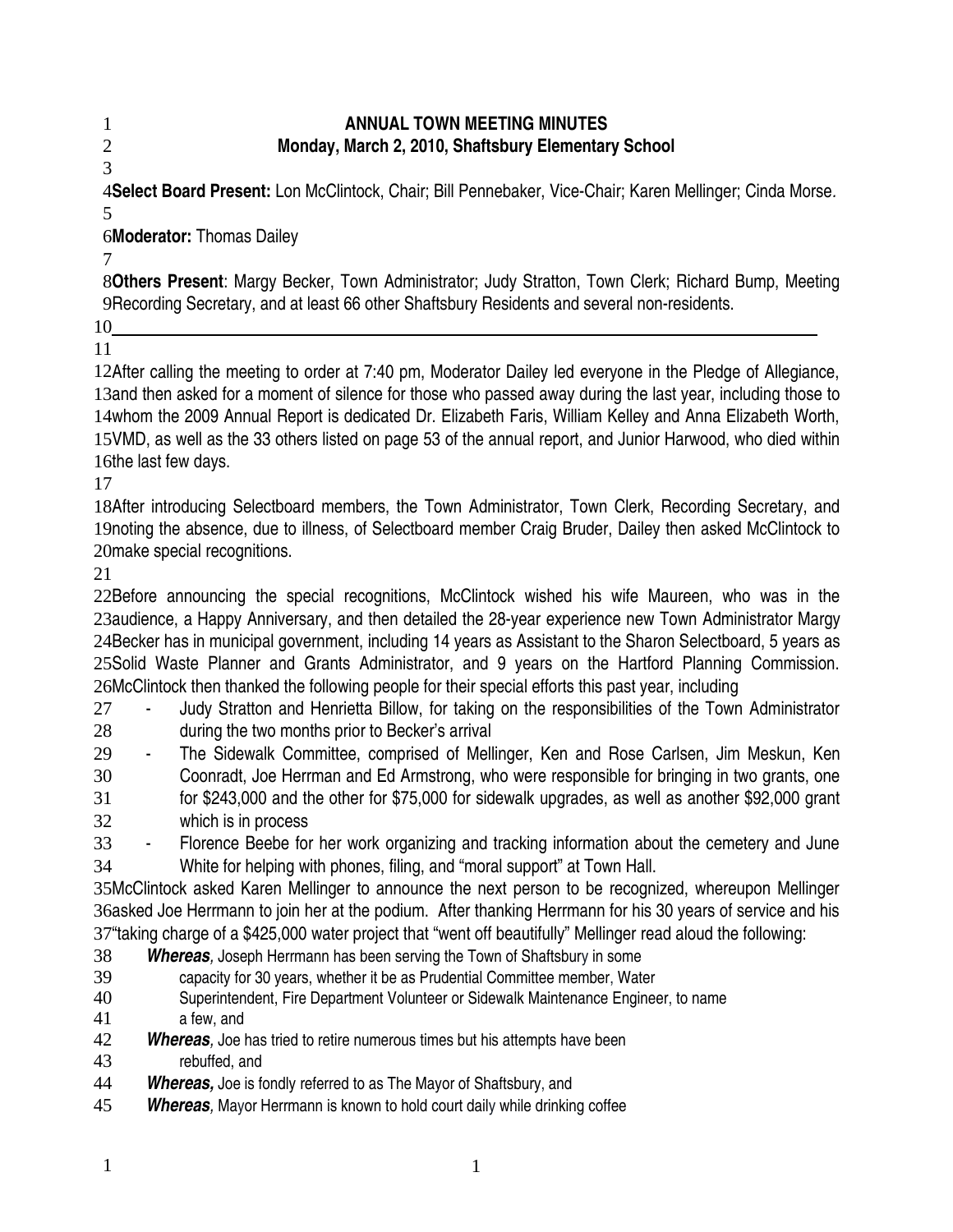- with Shaftsbury citizens at the Country Store, and 1
- *Whereas,* Superintendent Herrmann lays claim to the Water Department building at the Town Transfer Station, and 2 3
- **Whereas**, Joe faithfully maintains the water system in Shaftsbury, known around the state as one of the best run systems in Vermont, and 4 5
- *Whereas,* Joe has tremendous knowledge, personal skills, and a tireless work ethic, and 6 7
- **Whereas**, Joe's commitment to the Town of Shaftsbury and its water users is nothing short of extraordinary, and 8 9
- **Whereas**, because of these attributes, and many others, he was able to 10
- successfully oversee the recent completion of a \$425,000 improvement of our Shaftsbury water system, 11 12
- **Now therefore be it Resolved** that on this day, March 1, 2010, the Shaftsbury Select Board hereby 13
- declares the Town's deep and sincere appreciation to Joseph Herrmann for his many displays of outstanding citizenship. 14 15
- 16All of which was included in a plaque Mellinger then presented to Herrmann, as well as an album of the 17water improvement project and a water meter. All present gave Herrmann a resounding round of applause. 18
- 19Dailey then introduced Miss Eleanor B. Smith who delivered an original essay on the passage of time,  $20$ which "is always here and now and moving forward, as are we."

21

22Dailey asked for a report from State Representative Alice Miller, who, after announcing that

- residents should fill out the survey forms and leave responses at the back of the room 23
- the Homestead Form HS122 needs to be completed and submitted no later than April 15, 2010 24
- Residents should check the list of "lost property" on file with the Town Clerk 25

26reported that

- the legislature has been successful in reducing the state budget deficit to \$19,000,000 and that 27
- as part of reaching this goal, teachers have re-negotiated pensions plans and state employees have received cuts in pay 28 29
- there needs to be a "systemic change" and "greater transparency" in state government 30
- she has worked closely witih the Shaftsbury Selectboard on many projects, including but not limited to ancient roads funding, landfill closure, broadband access, sidewalk and energy management grants, planning grants, child care, and ARRA funding for the water project 31 32 33

- and closed her comments, noting that "this [Select] Board is giving you its best!" 34

35

36After Audrey Jones announced that Ruth Martin, a retired first grade teacher "forever" is celebrating her 97<sup>th</sup> 37birthday on March 12, 2010, Dailey turned the meeting over to McClintock for the Selectboard presentation. 38Using a series of power-point slides, McClintock reported that

- the 2.59% FY11 budget increase to  $$1,283,023$  results in a tax rate of  $$0.5258$ 39
- of the \$543,325 needed to fund the Historic Preservation, VTRANS Structures, Sidewalk, Tilgner 40
- Trail and VCOMM projects, \$445,948 was raised through grants, and \$97,377 was raised by the 41
- town (and of this last amount, \$6,000 was provided as in-kind funding) 42
- the FY09 fiscal year ended with a \$13,712 surplus 43
- a part-time (8-10 hours per week) administrative assistant was hired to help in financial assistance 44 45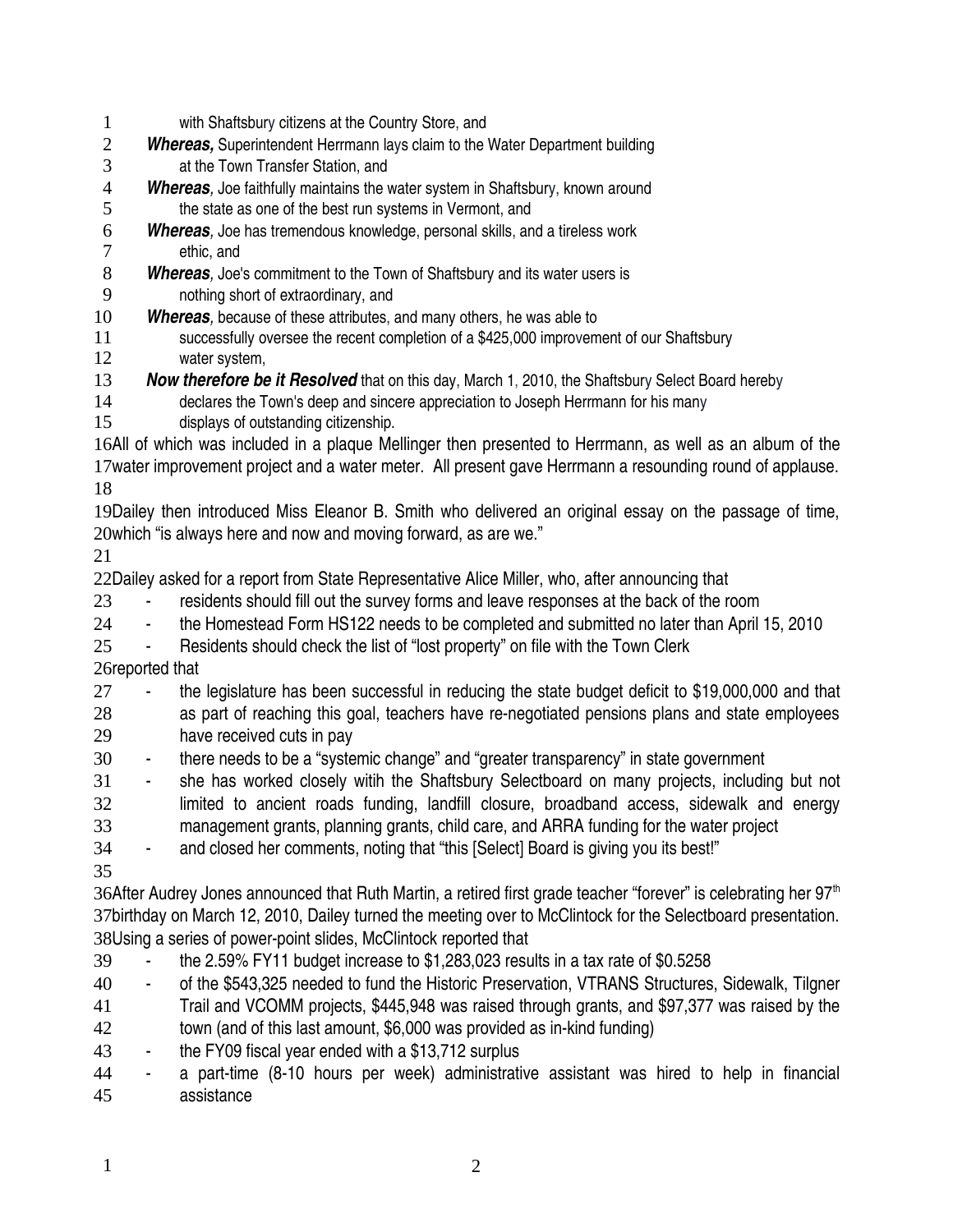- the modified accrual accounting system is fuilly implemented 1
- activities related to solid waste included state approval of a methane remediation system, completion of the landfill closure, 2 household hazardous waste days, and an annual green-up day 2 3 4
- highway imprpovements include installation of a box culvert at Airport Road, road improvements/repairs on Myers Road, Shaftsbury Hollow Road, and White Creek Road, and stream bank stabilization on White Creek Road 5 6 7
- a new Cemetery Committee has been formed which is reviewing the 1999 fee schedule as well as all cemetery related policies 8 9
- town park activities include repairs to the Tilgner Trail (grant funded), installation of a new storage shed, horseshoe pits and ice rink, and adoption of policies related to the use of town parks 10 11
- public safety grant applications have been submitted for renovation of buildings, acilities, and communication equipment, and the Chief is determining the town's response to new state statutes requiring the certification of constables 12 13 14
- repairs to Cole Hall have been completed using grant funding as well as some town reserve funds, and the Keefe and Wesner Facilities Report was presented Fall 2009 15 16
- despite the repairs, problems still exist at Cole Hall including the lack of secure office space, the lack of space for the Town Treasurer, lack of storage space, and lack of space large enough to hold some public hearings 17 18 19
- problems also need to be addressed at the Town Garage including an upgrade of the roof to meet state snow-load standards, insufficient land for sand and salt storage, lack of storage space 20 21
- for all town equipment, and a need to construct a sand shed and larger salt shed. 22

23McClintock also described the major goals for the upcoming fiscal year as follows

- complete the Facilities Plan and present that plan to the public 24
- complete sidewalk improvements on 7A and Church Street 25
- continue development of plan to extend Broadband Internet throughout the town 26
- complete road improvements on Paran Hill and Murphy Hill 27
- continue review and update of town policies and procedures personnel, conflict of interest, and cemetery. 28 29

30McClintock noted that the FY11 budget is

- an estimate of expected revenues and planned expenses 31
- a policy document honoring existing commitments (debt service, contracts, taxes, insurances, salaries, etc) 32 33
- based on previous years actual costs 34

35 and that highlights of that budget include

- increasing the Sheriff's service from 10 to 20 hours per week, which is 75% grant funded for four years 36 37
- purchase of a new grader funded in large part through state aid (the 1987 grader will be kept in service) 38 39
- a 5% increase for Highway Workers based on merit (not automatic), and these employees received no pay increase last year 40 41
- an anticipated reduction in state aid of 10% 42

43and that the \$0.5258 FY11 rate, up by \$0.0022 from FY10, will increase taxes by

\$2.00 on a property valuation of \$100,000 44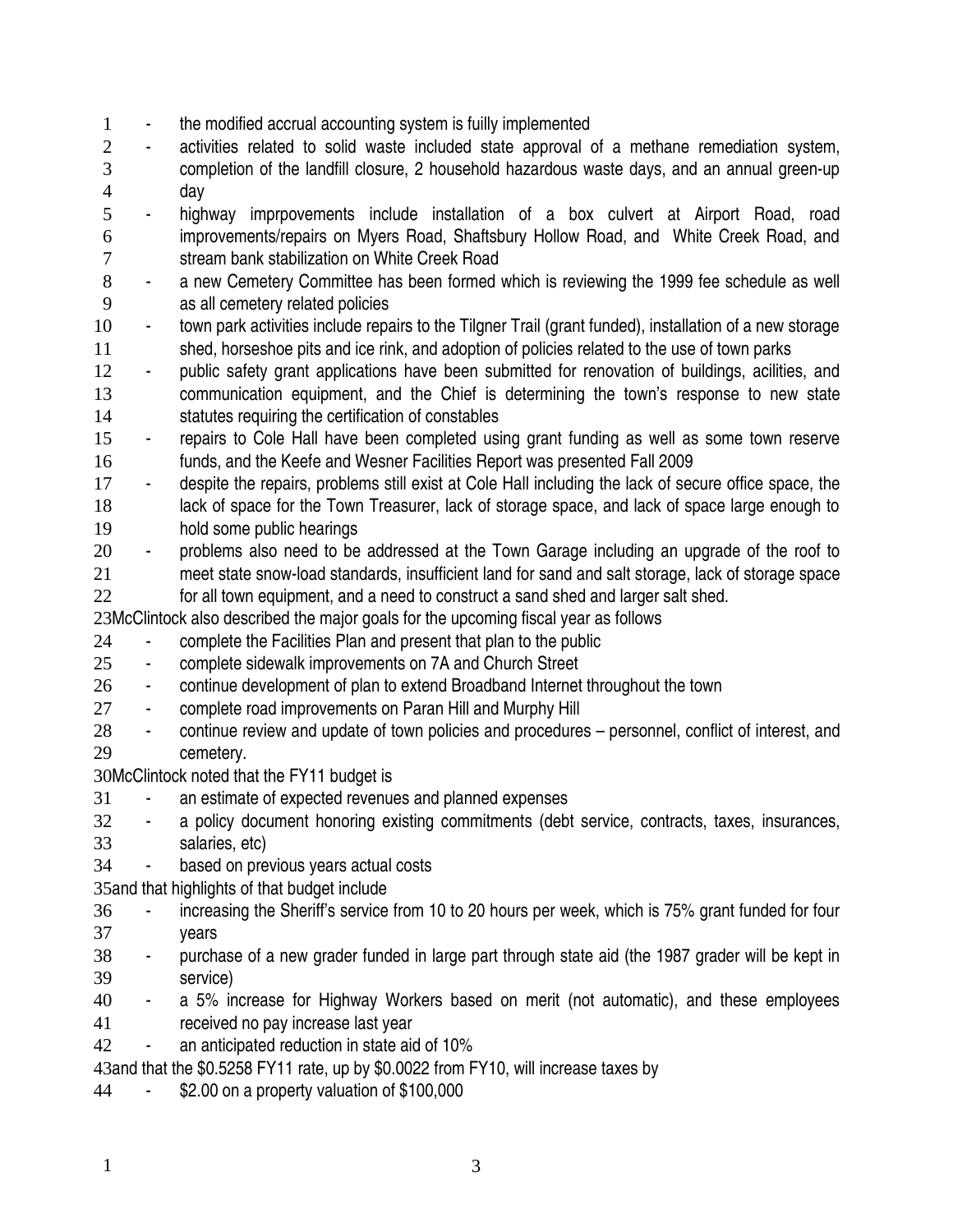- \$5.00 on a value of \$200,000 1
- and \$6.00 on a value of \$300,000.  $\mathcal{L}$

3McClintock closed his presentation, reminding residents that the town election is scheduled for March 2, 2010 with polls open 7:00am to 7:00pm at the Buck Hill Fire Station. 4

5

Dailey thanked McClintock for his presentation and then explained the process of discussion, making 6 7 motions, making amendments to motions to be used for the remainder of the meeting, noting also that

- non-residents are not allowed to vote 8
- speakers should come to the microphone and announce who they are 9
- the meeting is being filmed and broadcast live by CAT-TV. 10

11

12In response to Dailey's request, a motion was made and seconded to dispense with the reading of the 13 Warning, and the motion passed by voice vote.

14

15 Article 1: A motion was made and seconded to accept the reports of the Town Officers as published, and 16the motion carried by voice vote.

17

18 Article 2, A-E: A motion was made and seconded to pay an annual stipend to

- Selectboard members of \$500 (A) 19
- The Town Treasurer of \$16,000 (B) 20
- The Town Clerk of \$8,000 (C) 21

22and to pay an hourly wage to

- each auditor at \$10 per hour (D) 23
- all other town officers at  $$8.06$  per hour (E). 24
- 25In subsequent discussion, McClintock noted that
- the board "looked hard" at how everyone is being paid, and wanted to ensure equity between the 26
- auditors and listers hourly rates 27
- the listers rate was increased to \$10 per hour last year 28
- the net budget impact of these increases is \$500 29

30and, after it was noted that this motion would reset the listers rate at \$8.06, the motion and its second was 31 rescinded. A motion was then made and seconded to pay an annual stipend to

- Selectboard members of \$500 (A) 32
- The Town Treasurer of \$16,000 (B) 33
- The Town Clerk of \$8,000 (C) 34

35 and to pay an hourly wage of \$10 to each auditor, and the motion carried by voice vote. (see article 2, E 36below for further consideration of the auditors' stipend)

37

38**Article 2, E**: A motion was made and seconded to continue to pay the Listers at \$10 per hour and to pay all 39other town officers not previously cited the prevailing rate of \$8.06 per hour. After a resident noted that the 40 constables, who use their own vehicles, should also be paid \$10.00 per hour, a motion was made and 41 seconded to amend the motion on the floor to pay listers and constables \$10 per hour, and all other town 42officers not previously acted upon the prevailing wage of \$8.06. After a brief discussion during which 43McClintock noted that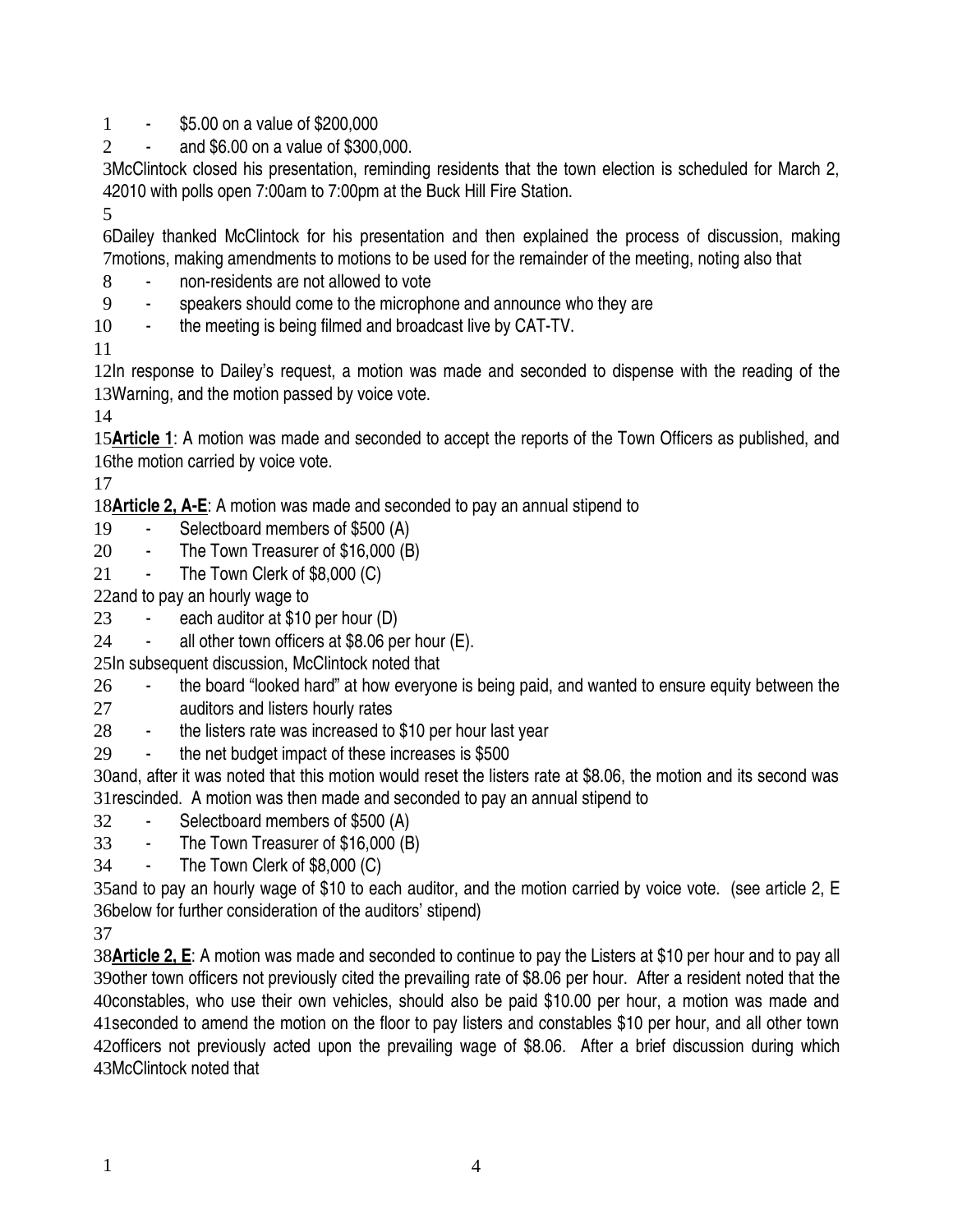- assuming both the budget and this motion are approved, the constables will need to work fewer hours (their line item is already fixed at a specific dollar amount) 1 2

- listers and constables are reimbursed for travel 3
- the new state statute regarding the certification of constables will make the constable position more complicated than before 4 5
- the town needs "to have a meaningful plan in place for the type of law enforcement the Constables will be expected to provide" 6 7

8the motion to amend the article passed by a voice vote. And with no further discussion, the motion to 9approve the amended motion also passed by a voice vote.

10 11

12**Article 2, F**: After McClintock noted that

the only way a town can carry forward surplus revenues from one fiscal year to the next is to first create a reserve fund designated for a specific use 13 14

- once that fund is created, residents then vote to approve (or not) the transfer of funds into that 15

reserve fund during business transacted by Australian ballot on the day following the annual floor meeting. 16 17

18McClintock noted that Article 2 asks the voters

- if a reserve fund should be established for future culvert repairs and upgrades 19

- and if this article is approved, then Article 15 to be voted on the following day, if successful, 20

would transfer \$3,500 to this fund. 21

22A motion was then made and seconded to approve the establishment of a Culvert Reserve Fund for the 23purposes of financing the repair or replacement of culverts, directly or as the Town's grant match. After a 24brief discussion, the motion carried by voice vote.

25

26**Article 2, G**: McClintock reported that surplus revenues can also be set aside in a Fund Balance Reserve 27Fund to be used to cover unanticipated shortfalls in revenue or increases in expenses in succeeding years, 28and that, if this article is successful, voters have the opportunity to approve article 17 during balloting March 292, 2010, which, if successful, would transfer \$10,000 of the \$13,712 FY09 surplus to this Reserve Fund. 30The remaining \$3,712 would be used to reduce the tax levy. A motion was made and seconded to approve 31the establishment of a Fund Balance Reserve Fund in an amount never to exceed 5% of the general and 32highway fund budget, to cover unanticipated revenue shortfalls or to pay non-recurring and unanticipated 33 general and highway fund expenses, and the motion carried by voice vote.

34

35**Article 3, A and B**: A motion was made to have taxes collected by the Town Treasurer and to set the date 36for payment of taxes as Tuesday, November 9, 2010 at 5:00pm. After a brief discussion, a motion was 37made and seconded to amend the motion by changing the date by which taxes should be paid to 38Wednesday, November 10, 2010 at 5:00pm. The motion to amend the original motion carried by voice 39vote. After Billow noted that the new date coordinates with the date set by North Bennington, the amended 40 motion then carried by voice vote.

41

42Article 3, C: A motion was made and seconded to continue to levy an 8% penalty for late payment of Town 43taxes, as allowed by state law, and the motion carried by voice vote.

44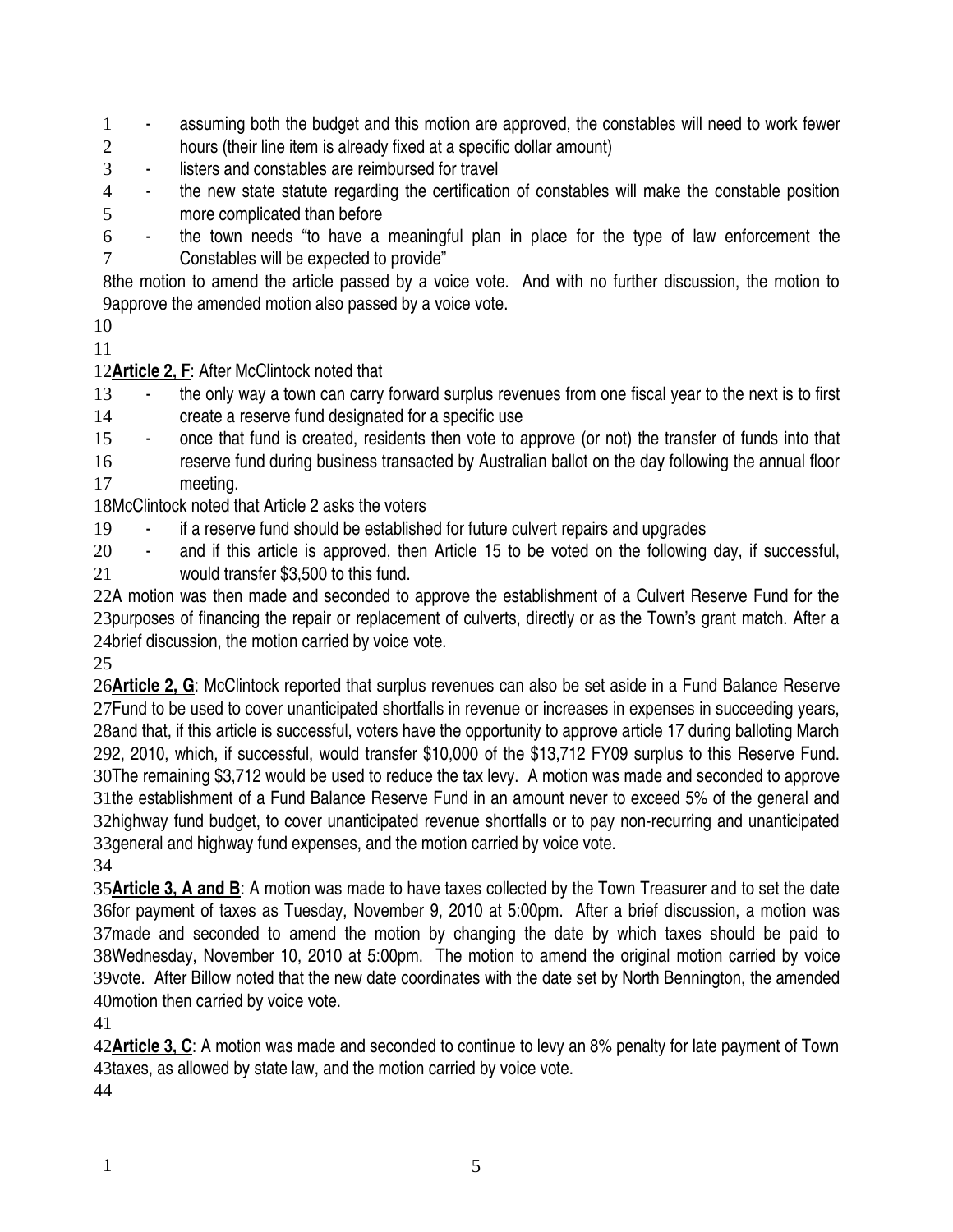1 **Article 3, D**: A motion was made to authorize the Selectboard to borrow money from time to time, as 2needed, in anticipation of taxes. After McClintock noted that approval of this motion would allow the Town 3to borrow money from banks to cover cash flow shortages before taxes are collected, the motion carried by 4voice vote.

5

**Article 4:** A motion was made and seconded to approve the General Fund Budget for Fiscal Year 2011, 6 7and as presented in the *Town of Shaftsbury Annual Report for the year ending June 30, 2009.* After a brief 8discussion about the financial impact to the town if Vermont were to pass a universal health care option, the 9 motion carried by voice vote.

10

11 Article 5: A motion was made and seconded to urge the Selectboard to closely examine their use of 12Executive Session, and the Vermont Open Meeting law, limiting use of executive session to when 13absolutely necessary to protect the Town's interest, and to clearly state reasons for the session and to take 14a vote of the board prior to entering a closed session. Jim Therrien noted that he and the reporting staff at 15the Bennington Banner wanted to provide an opportunity for open debate about the Open Meeting Law 16 during local town and school district annual floor meetings, and appreciated the fact that the Town of 17Shaftsbury, the only town in the region, agreed to do so. Therrien also noted that there has been coverage 18of this issue recently in Banner articles as well as on CAT-TV and radio talk shows. McClintock noted that 19a Selectboard can enter Executive (or 'closed') Session to discuss 'sensitive information' regarding such 20topics as personnel, contracts, or litigation. Tyler Resch commended the Selectboard noting that the Town 21 "has been very responsible in calling Executive Sessions, and has never abused the law". Larry Johnson, 22noting that he was a frequent observer of board meetings, confirmed Resch's remarks. McClintock 23 reported that use of electronic mail could create problems with the Open Meeting law if e-mails are used as 24"a means to get business done". And after McClintock further noted that

- e-mails should be used only for distribution of information, and never as a vehicle for debate or discussion between board members 25 26
- electronic communications are public records 27
- establishing an interactive blog would violate Open Meeting Law which states that all meetings must be warned and posted for specific dates and times 28 29
- the full text of the Vermont Open Meeting Law is available on the website of the Secretary of **State** 30 31
- an 'aye' vote on this motion does not in any way imply that the Board has done anything wrong 33the motion carried by voice vote, with three or four against. 32

34

35**Article 6**: The following items were brought forward in response to Dailey's call for other business:

**A.** *Roads, Culverts and Gravel***:** Andy Crosier, suggesting that "no town meeting would be complete without a discussion of roads", reported that areas of Glastonview Drive have been washed out five times in the recent past and that installation of a culvert could prevent this from happening again. Crosier also suggested that the "poor quality" of gravel applied during the fall resulted in that gravel turning to mud during the winter and spring, and then "washing off the road". In response, McClintock reported that an engineer was hired to determine if the Glastonview Drive problem could be fixed, and a new culvert will be installed in the next few months. 36 37 38 39 40 41 42 43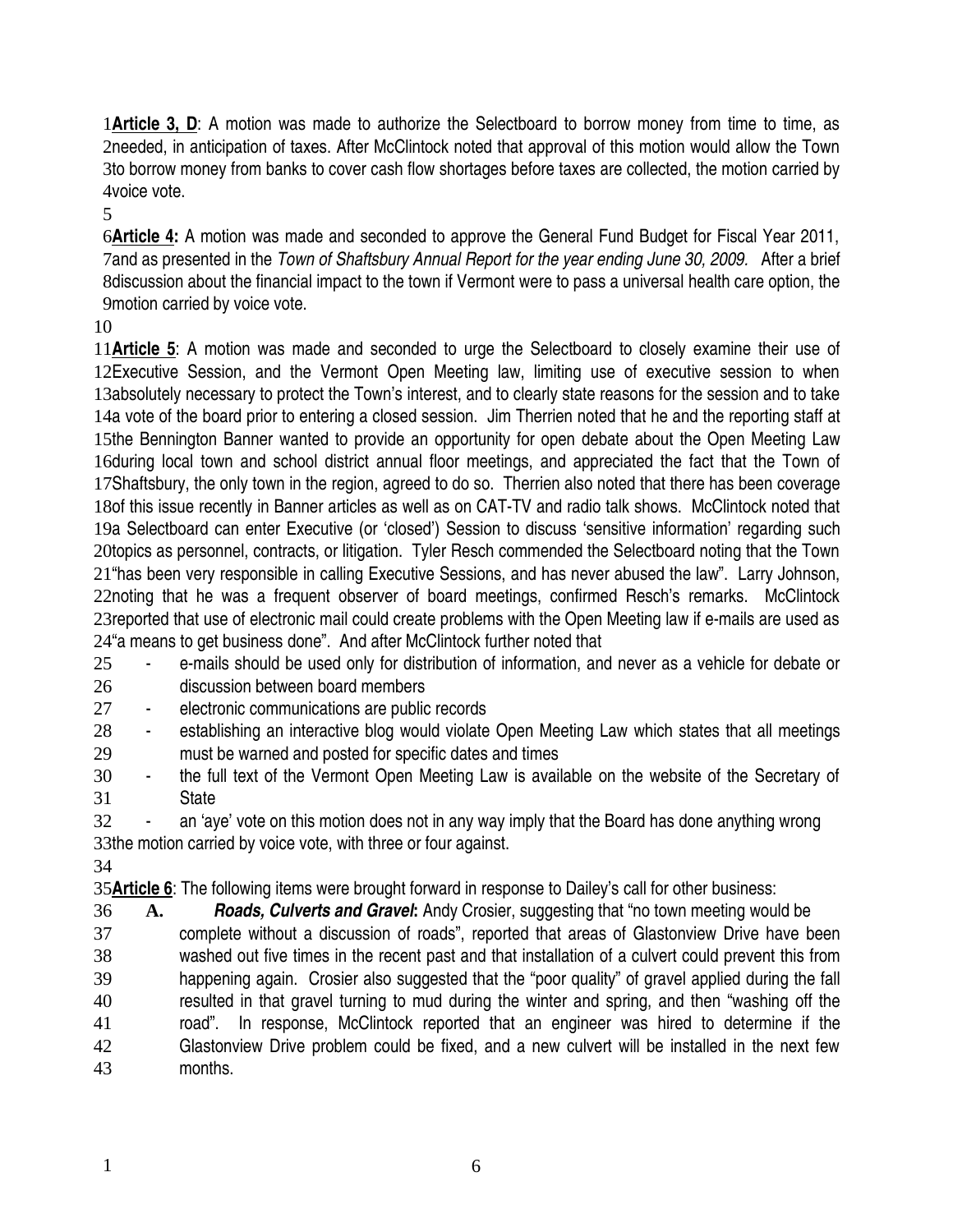**B.** *Facilities*: Dave Herzfeld asked whether or not the Town should consider renting and relocating Town Offices to the Dailey Office building, which has been empty for a long time. McClintock reported that the Dailey Building had been considered, but, given that there is no adequate storage facility at that location for material or equipment, it would be too costly for the town to justify that expense just for office space. McClintock also noted that Cole Hall, the first Unitarian Universalist church in the state, was gifted to the town, and that the town is its "custodian". **C.** *Vermont Senate Resolution Regarding Vermont Yankee:* Michael Biddy made a motion to support the Vermont State Senate in its vote to close the Vermont Yankee power plant and in the Senate's decision to recommend that the Vermont Public Service Board not approve any extension to Vermont Yankee's current licensing agreement. After the motion was seconded, and after residents engaged in a lively discussion noting that Vermont Yankee's projected cost of 6-cents/kilowatt hour is unrealistic, and future costs are totally unknown the cost to close the nuclear reactor is also unknown Vermont should shift to hydropower as a major source of energy hydropower has its own problems, and although many problems with nuclear power remain unresolved, it may be the best option we have right now - the problem is not so much with nuclear power itself, but with who owns and operates the reactors "necessity causes innovation" and should the "big supply [of energy] go away, Vermonters are capable of resolving that problem (John Lampson) - the 'bloom box' technology, which includes a fuel cell using hydrogen, is an efficient generator, but hydrogen itself is costly to create - alternative energy businesses should be encouraged to start up or relocate to **Shaftsbury** - "the only energy we need to solve the problem is energy we already have: our imaginations" (Kevin Bushee) the motion carried unanimously by voice vote. *D. Sidewalk Commemoration***:** After noting that the Town now has a new sidewalk on Cleveland Avenue and Church Street, and that this is largely a result of Ed Armstrong's "persistence in pressuring the Selectboard to put away money for this project", Ken Coonradt made a motion to advise the Selectboard to name the new sidewalk/pathway in honor of Armstrong, and as appropriate. After the motion was seconded, Mellinger noted that Armstrong had been "both persistent and tireless' in his efforts to have the Selectboard address this project, even to the point of presenting the Selectboard with a petition signed by over 400 residents. The motion then carried by voice vote. 40At 9:50pm, and after an enthusiastic round of applause for the Selectboard and town administrators, a 41 motion was made and seconded to adjourn the 2010 Town of Shaftsbury annual floor meeting, and the 1 2 3 4 5 6 7 8 9 10 11 12 13 14 15 16 17 18 19 20 21 22 23 24 25 26 27 28 29 30 31 32 33 34 35 36 37 38 39

42 motion carried by voice vote.

43

44Respectfully submitted,